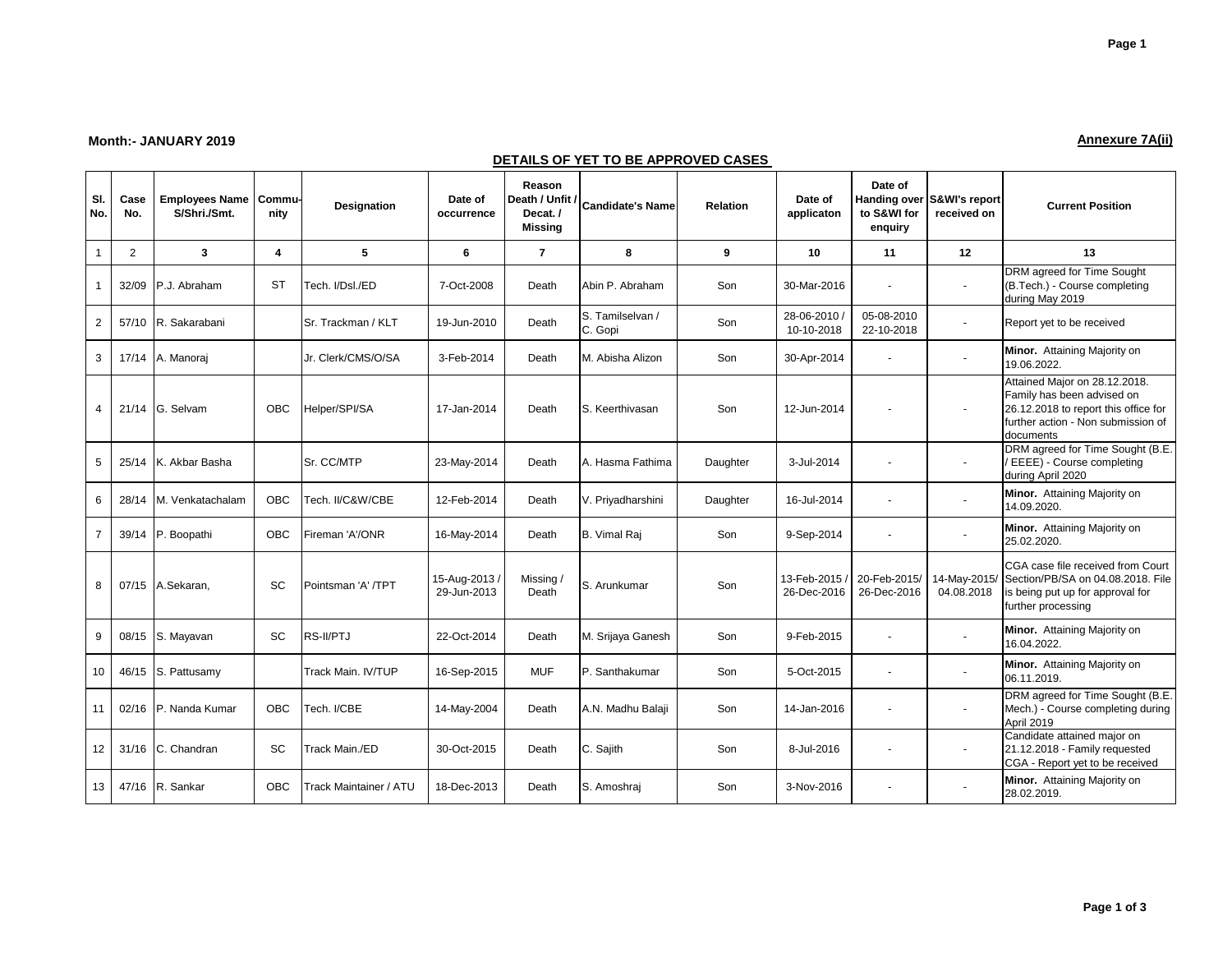| SI.<br>No. | Case<br>No.    | <b>Employees Name</b><br>S/Shri./Smt. | Commu-<br>nity | Designation                                      | Date of<br>occurrence | Reason<br>Death / Unfit /<br>Decat./<br>Missing | <b>Candidate's Name</b>   | <b>Relation</b> | Date of<br>applicaton | Date of<br>to S&WI for<br>enquiry | Handing over S&WI's report<br>received on | <b>Current Position</b>                                                                     |
|------------|----------------|---------------------------------------|----------------|--------------------------------------------------|-----------------------|-------------------------------------------------|---------------------------|-----------------|-----------------------|-----------------------------------|-------------------------------------------|---------------------------------------------------------------------------------------------|
|            | $\overline{2}$ | 3                                     | 4              | 5                                                | 6                     | $\overline{7}$                                  | 8                         | 9               | 10                    | 11                                | 12                                        | 13                                                                                          |
| 14         | 11/17          | A. Ravi                               | OBC            | P. Man 'A'/KRR                                   | 15-Feb-2017           | <b>MUF</b>                                      | R. Rakesh                 | Son             | 13-Mar-2017           | 15-Mar-2017                       | 26-Apr-2017                               | Candidate attained major on<br>21.12.2018. Under S&WI enquiry.<br>Report yet to be received |
| 15         | 17/17          | M. Sugila                             | SC             | Tech. II/ELS/ED                                  | 6-Jan-2014            | Death                                           | T. Sanjay Kawthan         | Son             | 10-Apr-2017           | 13-Apr-2017                       | 29-May-2017                               | Minor. Attaining Majority on<br>09.06.2031.                                                 |
| 16         | 34/17          | V. Sadasivam                          | SC             | Ex.Pointsman/ED                                  | 22-Nov-2016           | Demise                                          | S. Dinesh                 | Minor son       | 17-Jul-2017           | 19-Jul-2017                       |                                           | Minor. Attaining Majority on<br>11.09.2021.                                                 |
| 17         | 36/17          | K. Kesaval                            | SC             | Tech.I/OHE/<br>TRD/ED                            | 13-Mar-2017           | Demise                                          | K. Eniyan                 | Son             | 8-Nov-2018            | L,                                |                                           | Put up to DRM for approval                                                                  |
| 18         | 48/17          | V. Kuppusamy                          | SC             | Safaiwala/<br>CHI/O/KRR                          | 26-Nov-2016           | Demise                                          | K. Manikandan             | Son             | 03.11.2018            | 05.11.2018                        | 25-Jan-2019                               | Genuineness of mark sheet under<br>verification                                             |
| 19         | 09/18          | Sasikumar                             | <b>ST</b>      | TTI/<br>SL/NCJ                                   | 10-Jul-2017           | Demise                                          | R. Gayathiri              | wife            | <b>TVC Division</b>   | 26-Mar-2018                       | 4-May-2018                                | Non submission of documents                                                                 |
| 20         | 13/18          | C. Raghu                              |                | Tech. I/<br>OHE/TRD/PTJ                          | 29-Jan-2018           | Demise                                          | R. Nandakumar             | son             | 14-Jun-2018           | 21-Jun-2018                       | 1-Nov-2018                                | Put up to DRM for approval                                                                  |
| 21         | 16/18          | S. Balaji                             | OBC            | Technician I/<br>Tele/TR/SA                      | 4-Apr-2018            | Demise                                          | S. Sivagama<br>Sundari    | Wife            | 20.06.2018            | 21-Jun-2018                       | 6-Aug-2018                                | Genuineness of mark sheet under<br>verification                                             |
| 22         | 19/18          | T.M. Palaniswamv                      | SC             | Dy.CTI/BG-II/MAS (lien in<br><b>SA Division)</b> | 2-Feb-2018            | Demise                                          | P. Raghu                  | married son     | 25-Jun-2018           | 19-Jul-2018                       | 27-Sep-2018                               | Genuineness of mark sheet under<br>verification                                             |
| 23         | 22/18          | J. Kirubakaran<br>Premkumar           |                | Ch. Comml. Supervisor/<br>CBE                    | 2-Jan-2018            | Demise                                          | K. Gerald Michael<br>Dass | son             | 10-Jul-2018           | 20-Jul-2018                       | 28-12-2018                                | Being put up to DRM for approval                                                            |
| 24         | 23/18          | K. Selvakumar                         | OBC            | TMNTR IV/APN under<br>SSE/P.Way/ATU              | 10-Mar-2017           | Demise                                          | S. Muralidharan           | son             | 20-Jul-2018           | 23-Jul-2018                       |                                           | 26-Sep-2018 Put up to DRM for approval                                                      |
| 25         | 26/18          | A. Ravikumar                          | OBC            | CCC/<br><b>CBE</b>                               | 5-Dec-2013            | Demise                                          | Vanathi R                 | Daughter        | 29-Aug-2018           | 10-Sep-2018                       | 28-12-2018                                | Being put up to DRM for approval                                                            |
| 26         | 27/18          | S. Sivakumar                          | SC             | Tech. II/<br>ELS/ED                              | 28-Apr-2018           | Demise                                          | S. Thilakavathi           | Wife            | 17-Sep-2018           | 22-Oct-2018                       | 9-Jan-2019                                | Put up to DRM for approval                                                                  |
| 27         | 28/18          | S.G. Paneerselvam                     |                | Sr.Tech/<br>DSL(E)/ED                            | 12-Jul-2018           | Demise                                          | S.P. Ramkumar             | Son             | 18-Sep-2018           | 22-Oct-2018                       |                                           | Report yet to be received                                                                   |
| 28         | 29/18          | M. Senthil                            | OBC            | Tech.III/<br>OHE/KRR                             | 3-Aug-2018            | Demise                                          | M. Divya                  | Wife            | 18-Sep-2018           | 22-Oct-2018                       | 2-Jan-2019                                | Being put up to DRM for approval                                                            |
| 29         | 30/18          | C. Govindaraj                         | SC             | Sr. Tech./<br>DSL(M)/ED                          | 13-Jul-2018           | Demise                                          | G. Mahendran              | married son     | 20-Sep-2018           | 22-Oct-2018                       | 9-Jan-2019                                | Being put up to DRM for approval                                                            |
| 30         | 31/18          | R. Murugan                            | <b>ST</b>      | HC/RPF/<br><b>KRR</b>                            | 21-Oct-2017           | Demise                                          | M. Kavitha                | Wife            | 20-Sep-2018           | 22-Oct-2018                       | 29-Jan-2019                               | Being put up to DRM for approval                                                            |
| 31         | 32/18          | Kandasamy                             | SC             | Lascar/<br>SSE/P.Way/S/SA                        | 26-Sep-2018           | Unfit                                           | K. Balaji                 | married son     | 28-Sep-2018           | 23-Oct-2018                       | 26-12-2018                                | Genuineness of mark sheet under<br>verification                                             |
| 32         | 33/18          | R. Selvaraj                           | OBC            | Sr.Tech/MV Driver/<br>TRD/SA                     | 5-Aug-2018            | Demise                                          | S. Chandrasekar           | son             | 25-Sep-2018           | 23-Oct-2018                       | 20-Nov-2018                               | Being put up to DRM for approval                                                            |
| 33         | 34/18          | A.R. Sreedharan                       | OBC            | TMNTR II/MTP under<br>SSE/P.Way/ONR              | 14-Aug-2018           | Unfit                                           | S. Pradeep Kumar          | Son             | 28-Sep-2018           | 23-Oct-2018                       | 10-Dec-2018                               | Genuineness of mark sheet under<br>verification                                             |
| 34         |                | 35/18 D. Elango                       | SC             | HC/RPF/<br>TUP                                   | 11-Aug-2015           | Demise                                          | E. Karthik                | son             | 4-Oct-2018            | 21-Oct-2018                       |                                           | Report yet to be received                                                                   |